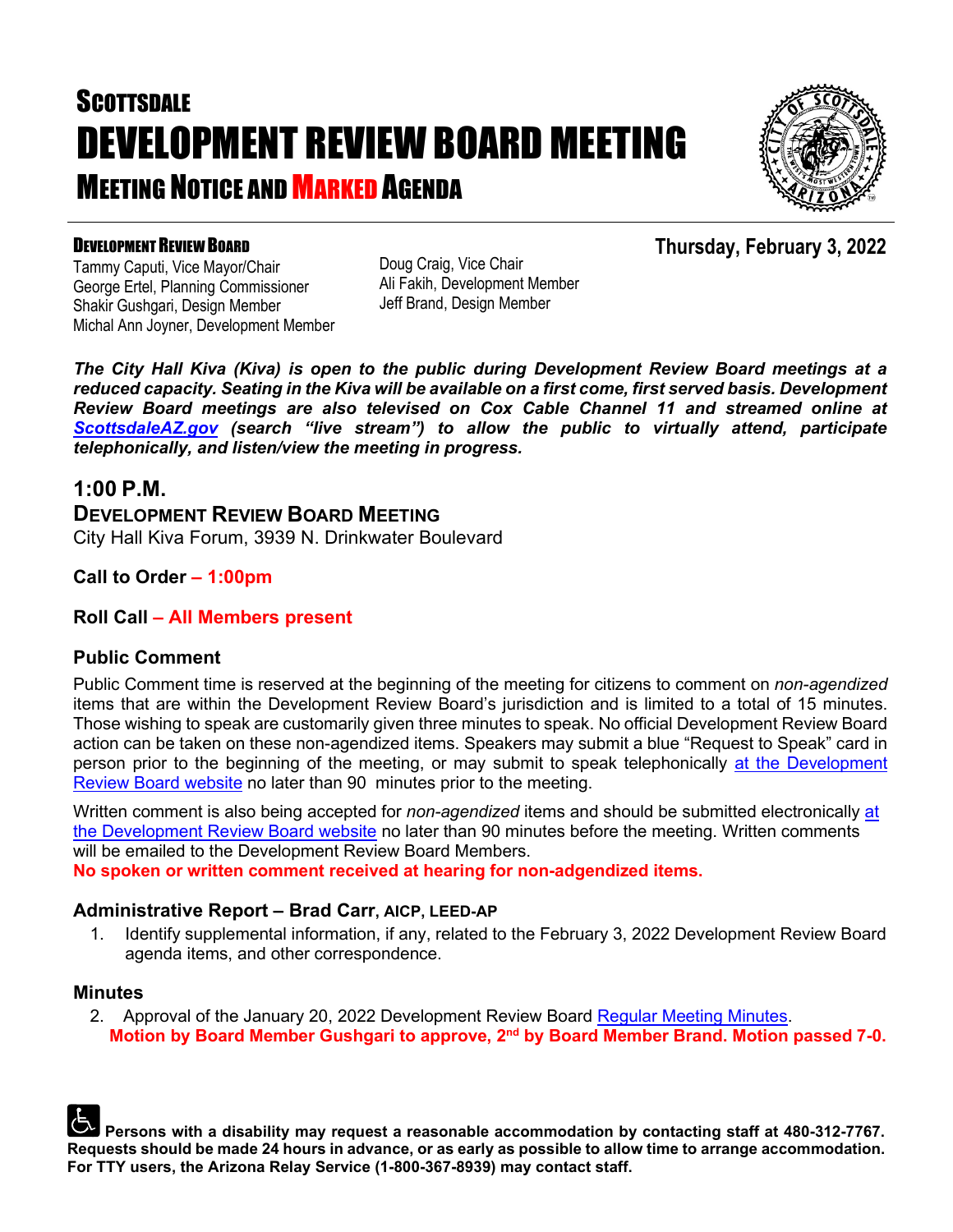## ACTION ITEMS

**How the Action Agenda Works:** The Development Review Board may take one vote to act on all items on the Continuance Agenda and one vote on all items on the Consent Agenda or may remove individual items for further discussion as appropriate. The Development Review Board takes separate action on each item on the Regular Agenda.

Persons interested in speaking on any agenda item may **submit a blue "Request to Speak" card in person prior to the beginning of public testimony or may sign up to speak telephonically [at the Development](https://www.scottsdaleaz.gov/boards/development-review-board/spoken-comment)  [Review Board website](https://www.scottsdaleaz.gov/boards/development-review-board/spoken-comment) no later than 90 minutes prior to the meeting.** Those wishing to speak are customarily given three minutes to speak on each item. Additional time may be granted to a designated speaker representing two or more persons (please submit cards together). Persons interested in submitting a written comment on any item may **submit a yellow "Written Comments" card in person prior to the beginning of public testimony or may submit electronically at [the Development Review Board website](https://www.scottsdaleaz.gov/boards/development-review-board/public-comment) no later than 90 minutes prior to the meeting.**

## CONSENT AGENDA

3. [24-DR-2021 \(GH Residences at Cavasson\)](https://eservices.scottsdaleaz.gov/planning/projectsummary/dr_reports/DR_24_DR_2021.pdf)

Request for approval of site plan, landscape plan and building elevations for a new 400-unit multifamily development with approximately 507,000 square feet on a +/- 18-acre site located at 7701 E. Legacy Blvd, with Planned Community District, Planned Airpark Core (P-C PCP) zoning. Staff contact is Greg Bloemberg, 480-312-4306

**Applicant contact person is Rich Barber, 602-957-4530 24-DR-2021 moved to the Regular Agenda. Motion by Vice Mayor Caputi to approve with stipulations, 2nd by Commissioner Ertel. Motion passed 7-0**

### 4. [41-DR-2021 \(Vi at Cavasson\)](https://eservices.scottsdaleaz.gov/planning/projectsummary/dr_reports/DR_41_DR_2021.pdf)

Request for approval of a site plan, landscape plan and building elevations for a new 1- to 4-story residential healthcare facility consisting of 230 minimal care units and 97 specialized care beds on a +/- 11.2-acre site located at 7620 E. Cavasson Boulevard, with Planned Community District, Planned Airpark Core (P-C PCP) zoning.

Staff contact is Greg Bloemberg, 480-312-4306

**Applicant contact person is Michael Kolejka, 602-214-6609**

**Motion by Vice Chair Craig to approve 41-DR-2021, 2nd by Vice Mayor Caputi. Motion passed 7-0.**

### REGULAR AGENDA

5. [50-DR-2021 \(Discount Tire Exterior Repaint\)](https://eservices.scottsdaleaz.gov/planning/projectsummary/dr_reports/DR_50_DR_2021.pdf)

Request for approval of a new color palette for the exterior of an existing vehicle repair business on a +/- 1.08-acre site located at 2301 N. Scottsdale Road, with Highway Commercial (C-3) zoning. Staff contact is Omar Smailbegovic, 480-312-3087

**Applicant contact is George Guilford, 480-606-6161**

**Motion by Board Member Brand to approve 50-DR-2021, 2nd by Board Member Joyner. Motion passed 7-0.**

 **– AGENDA CONTINUED ON THE NEXT PAGE –**